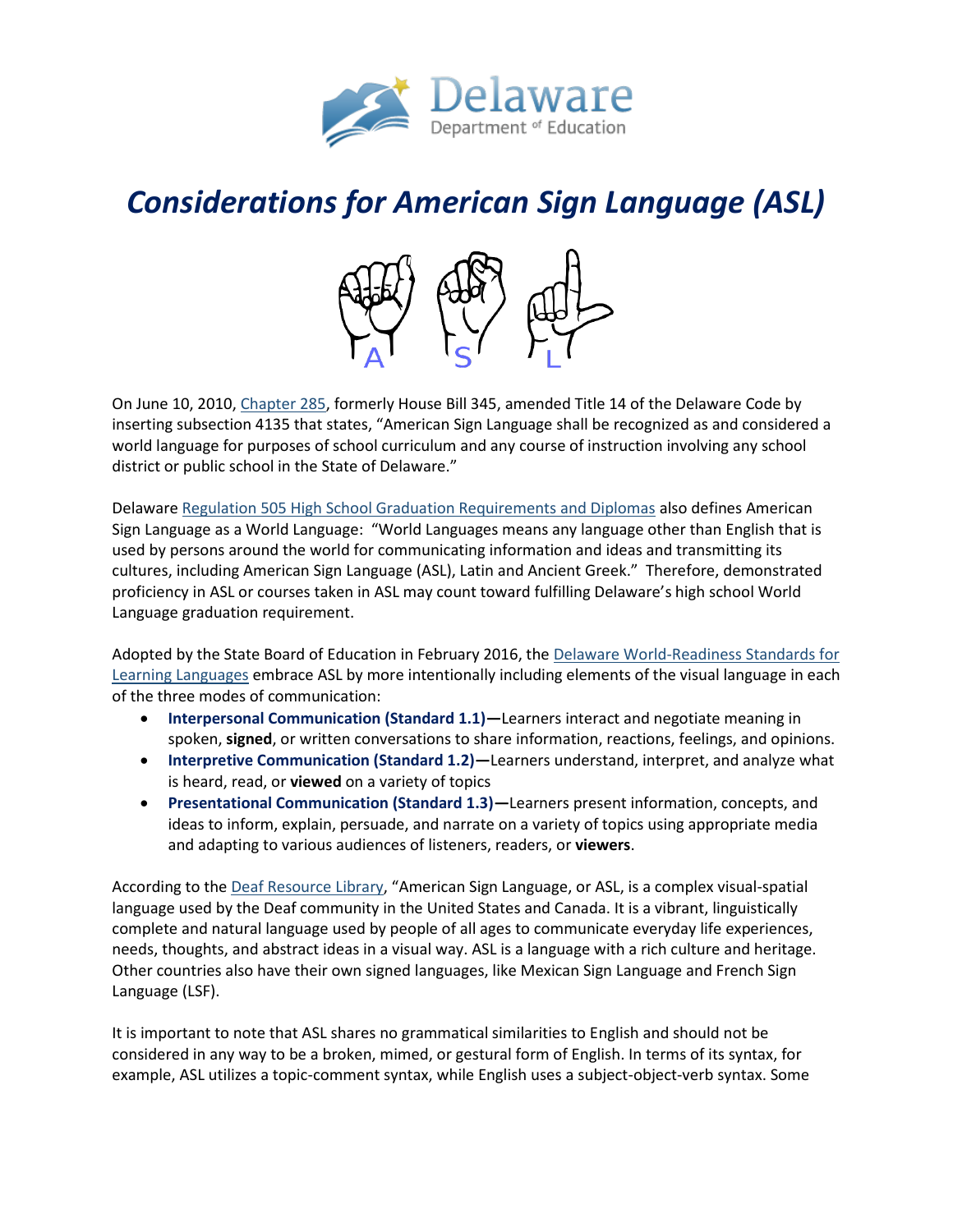

linguists note that, in terms of its syntax, ASL shares more with spoken Japanese than it does with English.

ASL and other sign languages are often incorrectly characterized as "gestural" languages. This is not absolutely correct because hand gestures are only one component of ASL. Facial features such as eyebrow motion and lip-mouth movements and other factors such as body orientation are also significant in ASL as they form a crucial part of the grammatical system. In addition, ASL makes use of the space surrounding the signer to describe places and persons who are not present."

Since ASL is a visual-spatial language, the communication modes (Standards 1.1, 1.2 and 1.3) involve different skills:

- **Interpretive Communication** (Receptive) means that information is received visually, not through audio means. This category includes receptivity to both signing and fingerspelling.
- **Interpersonal Communication** means that information is exchanged through visual interactivity rather than via audio means.
- **Presentational Communication** (Expressive) means information is being conveyed visually through signs and fingerspelling, not verbally.

The following chart contains the proficiency targets for American Sign Language (ASL) learners who are enrolled in programs that incorporate proficiency-focused practices:

| Course | Interpersonal     | Interpretive      | Presentational    |
|--------|-------------------|-------------------|-------------------|
| Level  | Communication     | Communication     | Communication     |
|        | Novice Mid        | Novice High       | Novice Mid        |
|        | Novice High       | Intermediate Low  | Novice High       |
|        | Intermediate Low  | Intermediate Mid  | Intermediate Mid  |
| 4      | Intermediate Mid  | Intermediate High | Intermediate Mid  |
|        | Intermediate High | Intermediate High | Intermediate High |

## *Middle and High School (Grades 6-12) Visual Languages*

Delaware recognizes that there is no written form of ASL. However, some programs might incorrectly equate Presentational Writing in other languages to Glossing, which refers to a system for writing down ASL sign-for-sign pictorially and including notations to account for the facial and body grammar that goes with the signs. However, whether or not an ASL learner has the ability to gloss has no bearing on that learner's proficiency in ASL. Furthermore, glossing is not considered to be a part of the culture of ASL. Programs should not feel pressure to incorporate an artificial writing element into an ASL program when one simply does not exist for this language. If a school or district has an initiative that emphasizes writing across the curriculum, English can be used by learners in the ASL classroom to write about the language and culture of ASL.